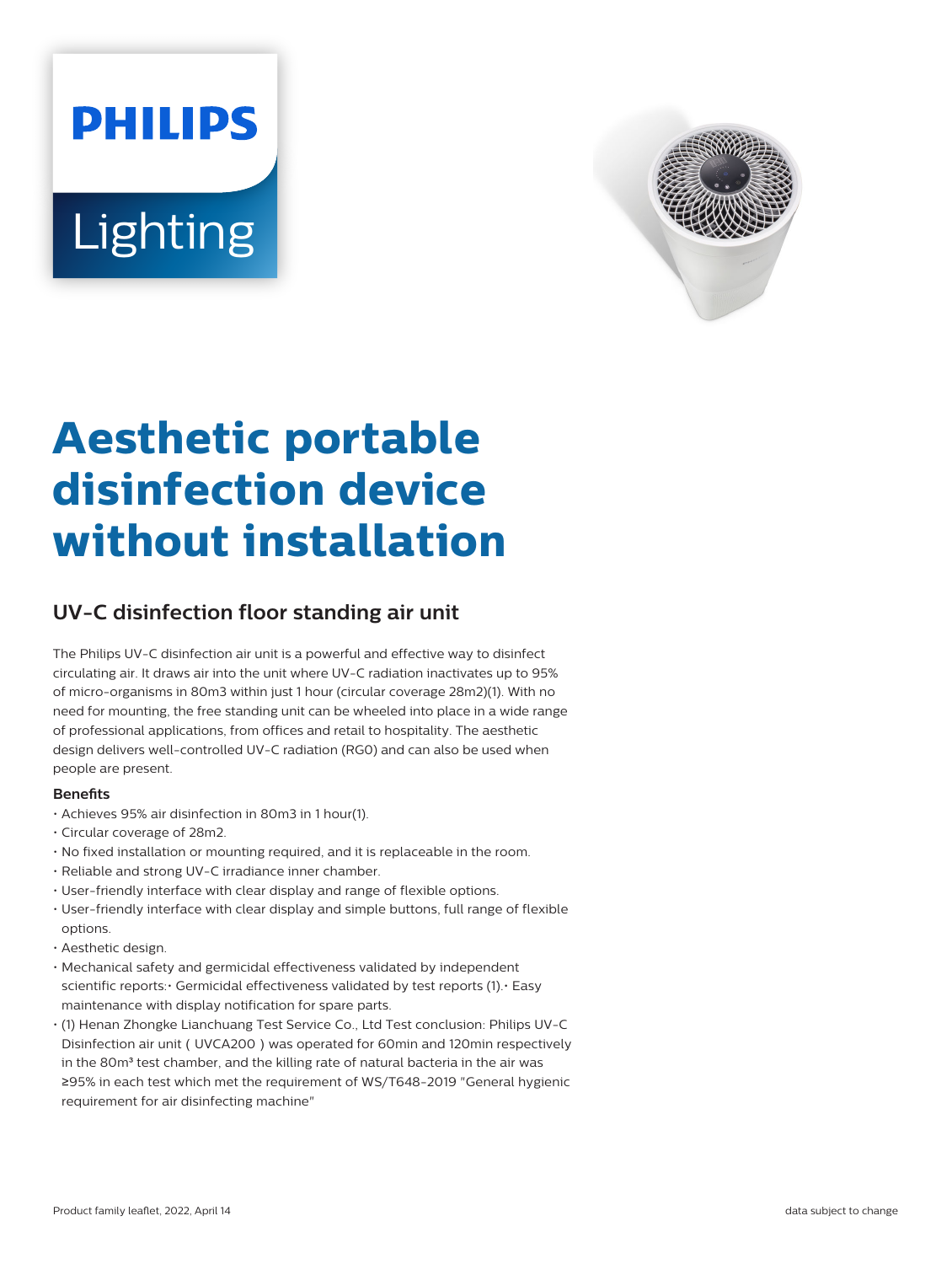#### **UV-C disinfection floor standing air unit**

#### **Features**

- Housing material: anti UV plastic.
- Philips UV-C lamp: 4\*18 W PL-L version.
- Philips Ballast: HFP 236.
- Touch panel: timer button 30/60/120 mins and always On options, fan speed button with low, medium and high options, lock button to avoid unwanted operations, power on/off button.
- Display on user interface, which starts counting down for the pre-set disinfection duration.
- Safety start, the UVC lamp can only be turned on when the back cover of the UVC inner chamber has been assembled properly.
- Four wheels for portable and flexible movement.

#### **Application**

- Hair and beauty salons
- Hotel rooms
- Restaurants
- Small meeting rooms in offices and banking
- Classrooms in schools and pre-schools
- Waiting rooms in clinics

#### **Warnings and Safety**

- Warnings and safety: Like any disinfection system, UV-C lamps and devices must be installed and used in the correct way. Direct exposure to UV-C can be dangerous and result in a sunburn-like reaction to the skin and serious damage to the cornea.
- DISCLAIMER: The UV-C air unit's effectiveness in the inactivation of certain viruses, bacteria, protozoa, fungi or other harmful micro-organisms is as described above under the heading 'Benefits'. Signify and its group of companies do not promise or warrant that the use of the UV-C disinfection active air will protect or prevent any user from infection and/or contamination with any viruses, bacteria, protozoa, fungi, illness or disease. The UV-C disinfection air unit is not approved for, is not intended for and must not be used to disinfect medical devices. In addition to and without limitation of any exclusions or limitations of liability of Signify and its group of companies as set forth in any agreement for the sale, distribution or otherwise making available of the UV-C air unit, Signify and its group of companies shall have no responsibility or liability whatsoever for any claim or damage that may arise from or relate to any use of the UV-C air unit outside of their intended use or contrary to their installation and operation instructions, each as described in this document under the heading 'Application', the user manuals and/or the mounting instructions.

#### **Versions**